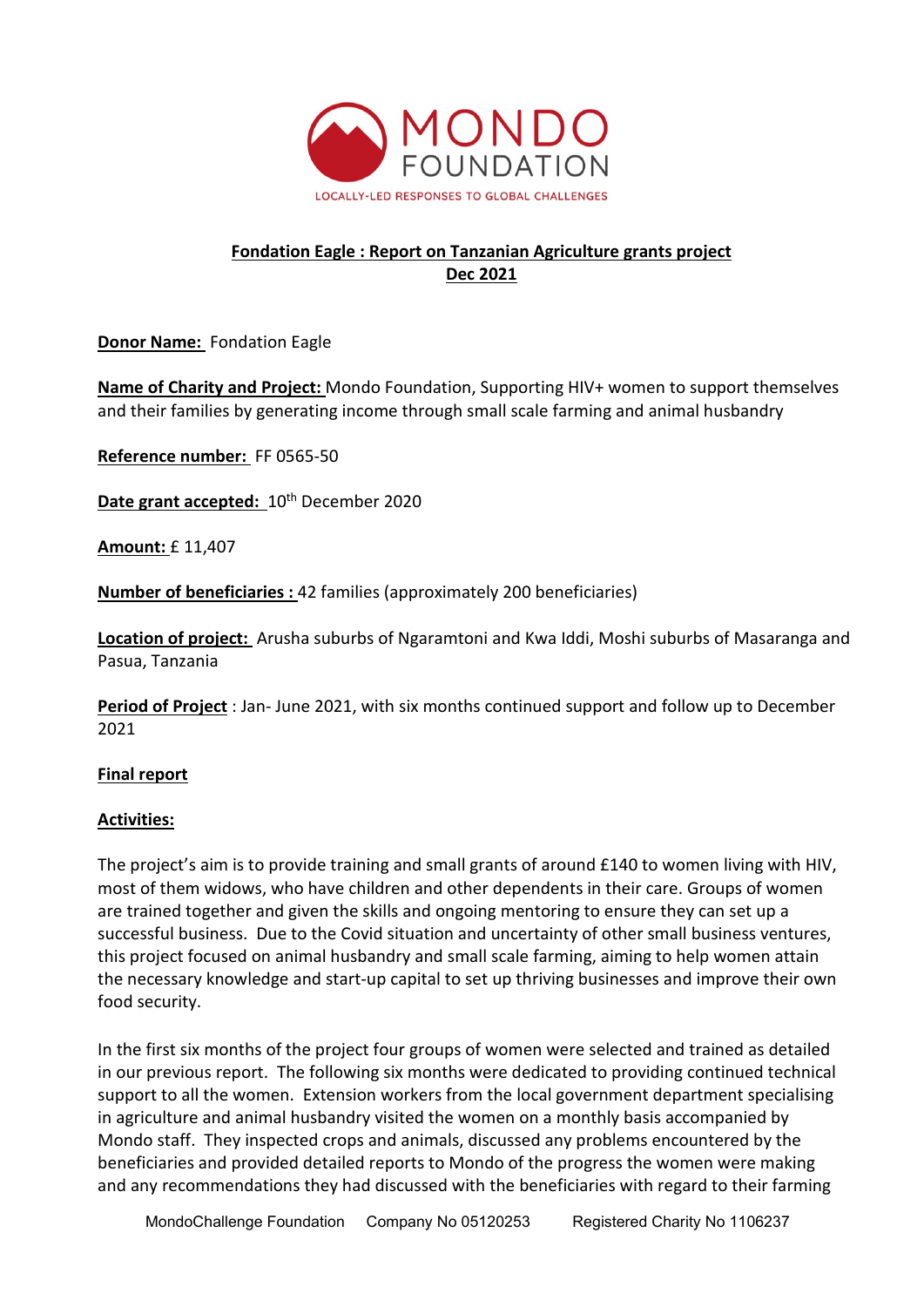practices. The most frequent recommendations included the cleaning of irrigation channels for rice farming, the rotation of crops for vegetable farming and advice on pruning, weeding and the use of pesticides. For animals, the extension workers provided vaccinations where needed and helped treat diseases they identified. They provided support on the feeding and shelter of animals, the use of manure, and the breeding and selling of offspring. Visits from the extension workers proved to be very popular with many other villagers gathering to hear their ideas and ask questions!

In the final stage of the project all the women supported were interviewed to understand how the project had helped them in terms of their knowledge and their income/food security. The beneficiaries were also invited to make suggestions as to how future projects could be planned. Interviews were also carried out with the extension workers.

## **Outcomes**

In our six monthly report we focused on the two groups of women who received grants and training in January. Here, we will provide an update of those who received grants in April, namely 10 women who grew rice in Pasua and 12 women who farmed vegetables in Ngaramtoni.

#### **Pasua**



The women supported by Mondo had all grown rice previously, but were unable to make a good profit from their fields as they had no capital to invest in better seed, fertilisers and pesticides and a lack of knowledge on the most effective farming methods. The women received their grants and training in April and all harvested successfully in November. In the follow up interviews the women all reported a significant increase in their harvest: they had harvested 5-8 bags of rice in previous years, while this year they harvested 12-14 bags. The women sold each bag for 100,000 TZ/shs (£32). Most kept 2- 3 bags to feed their families, realising an income of up to 1,000,000 Tz shs (£320). As well as using the income to improve conditions for their families, the women had various plans to expand their businesses in future for example by renting more land, acquiring animals or buying stock for a small shop.

The support given by the extension workers was greatly appreciated. The most useful advice,

according to the beneficiaries, was using cold water to irrigate at night, and killing pests at the larval stage. The women all requested that the extension workers continue to visit if possible. Several also talked about sharing their new knowledge with their neighbours. The extension workers involved in the project were pleased with the ability of the women to take on their advice and the results of the programme. They urged Mondo to continue to provide this support to other small farmers.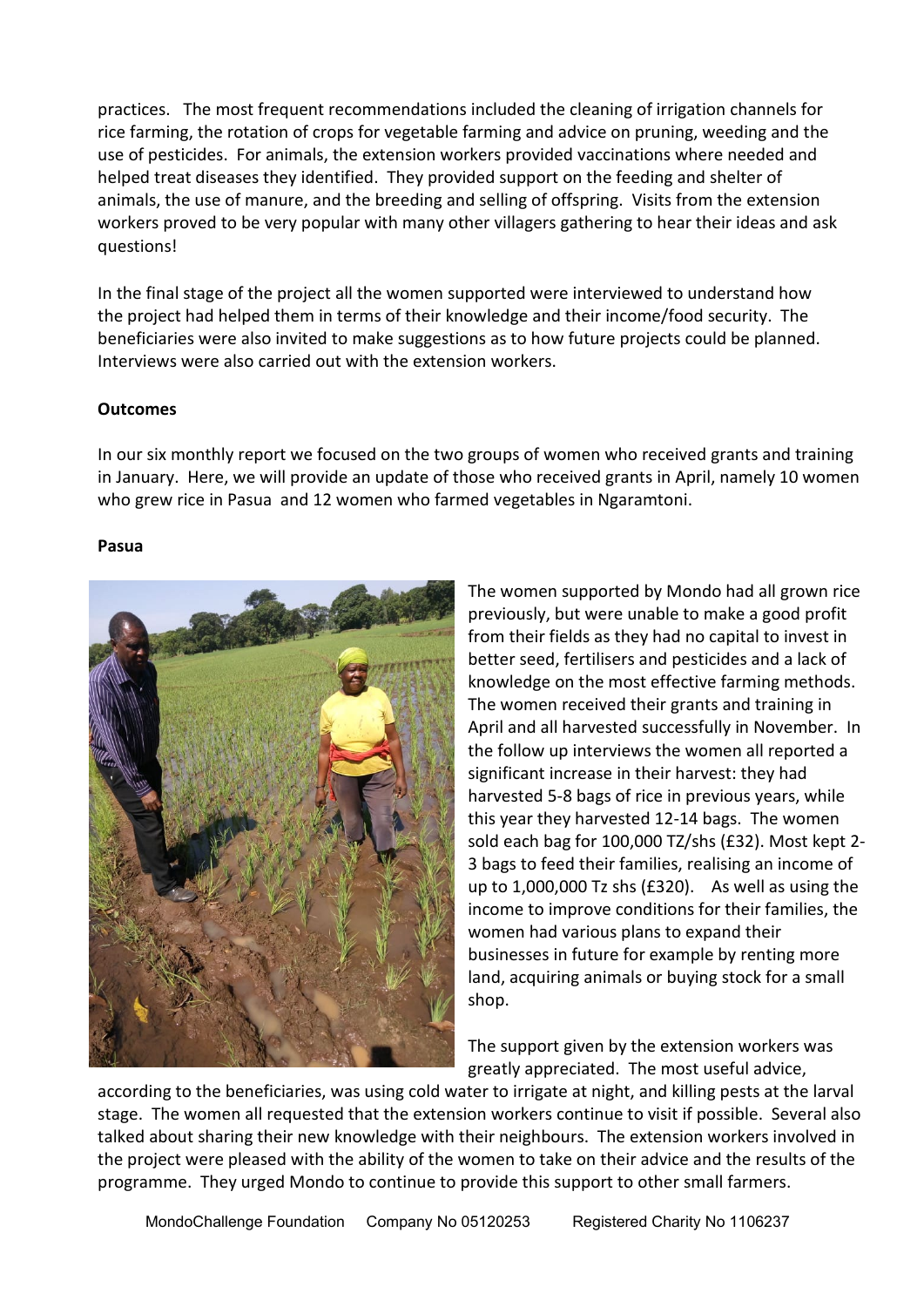## **Ngaramtoni**

12 women were supported in Ngaramtoni, a busy suburb of Arusha, to increase production on small vegetable plots. Grants were given to buy improved seed, fertilisers and to improve irrigation. The initial training and follow up visits by extension workers were again greatly appreciated by the women : the most useful advice was felt to be the selection of seeds, the spacing of crops and the control of pests. Three women also mentioned the general business training as being very useful –

helping them calculate the profit they were making after adding up the inputs needed, and gaining a better understanding of which crops were more profitable.

All the women reported a significant increase in their income. For example those growing green leafy vegetables reported an increased monthly profit from around 100,000 Tz shs to 300,000 Tz shs. (£32 to £96). The use of quicker growing varieties had allowed the women to harvest more often (the 'saru' pictured here takes 3-4 weeks to grow) helping them to have a more regular income. Other vegetables were also profitable. Miriam grew cabbages, spent her 400,000 grant on inputs and sold her harvest for 1,200,000 Shs after 3 months. (£390). She reported that the crops she had sold before had not covered the cost of the inputs hence wasting her time and effort. Two women grew potatoes, one increasing her harvest from 10 sacks to 20, and the other from 5 sacks to 15.



All the women reported improvements in their ability to provide for their children, frequently mentioning nutritious food and school materials. Several mentioned that they had now begun to save or had succeeded in paying off debts. Some challenges remain: the most frequently mentioned were climate change, especially irregular rainfall and the fluctuation of prices for the crops.

## **Next steps**

Two groups of women from the agriculture project expressed an interest in forming village banking groups (Vicoba) which will allow them to pool savings and receive low interest loans in the future. Mondo has provided start up training to these groups and will monitor their success over the next year to assess if this approach can be expanded to other beneficiaries. We also hope to extend the agricultural project to other areas around Moshi and Arusha.